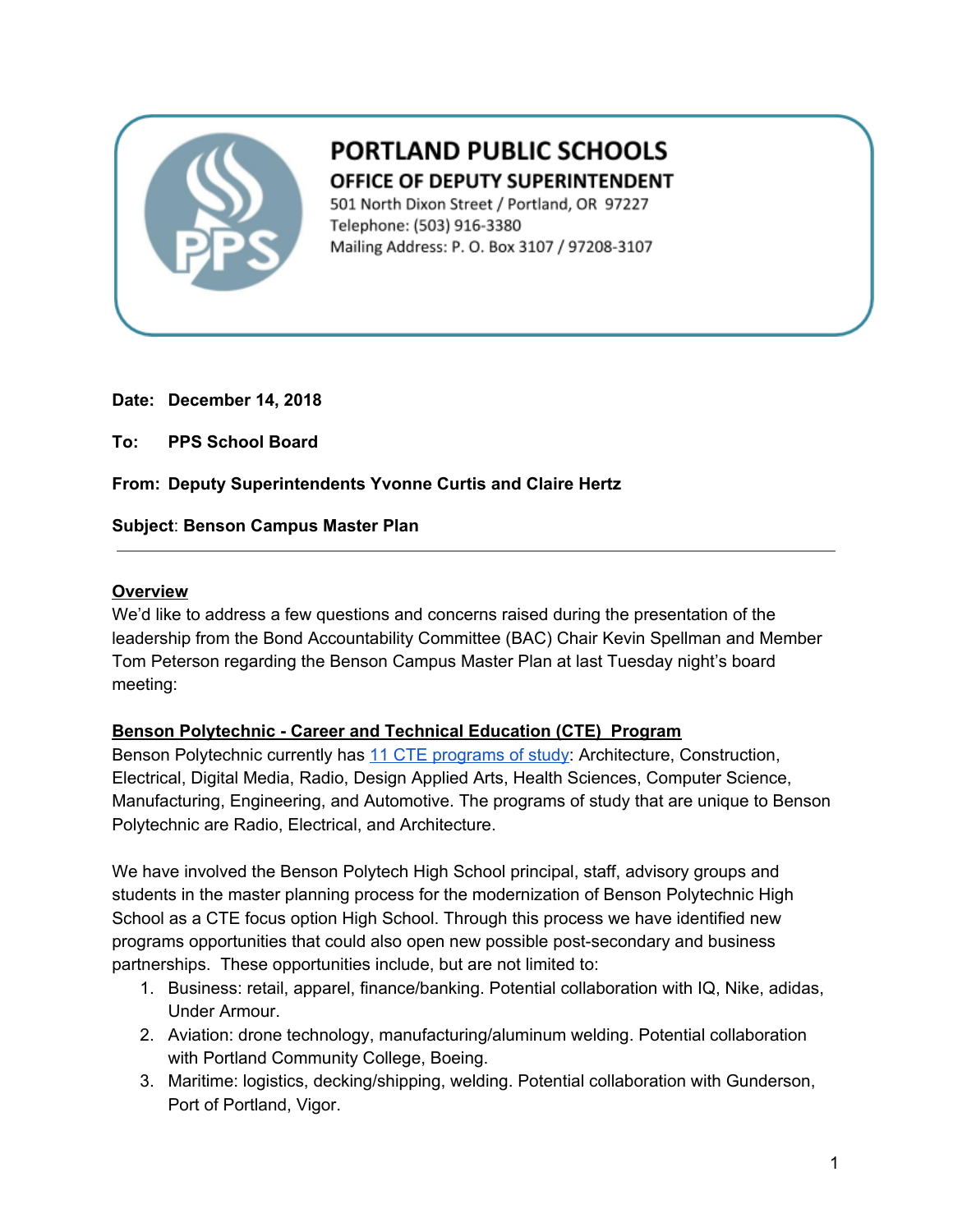4. Education: teacher preparation. Potential collaboration with Portland State University, Portland Community College.

The BAC leadership noted concern regarding proceeding with the Benson Modernization project without the substantial completion of Portland Public School's (PPS) current CTE and development of the district CTE plan.

The College and Career Readiness Department, and district leadership, have provided expertise to education specifications (ed spec) for the recommended master plan design. We know that the current visioning process and comprehensive audit of our current CTE courses and programs of study may reveal additional CTE opportunities for Benson Polytech High School. However, we believe the recommendations would be centered on industry market career opportunities needed now and in the future around the Portland Metropolitan area would likely come from some of we mentioned above. We believe the flexibility in the recommended design to effectively implement possible recommendations. Additionally, the CTE Suite space not yet identified for a specific CTE program could also accommodate any newly identified CTE programs. This department firmly supports the current recommended master plan and believes that it is imperative we move forward with the project as scheduled to avoid incurring escalated construction costs and delay the safety and accessibility improvements included in the plan.

## **Multiple Pathways To Graduation (MPGs)**

The Bond Advisory Committee (BAC) leadership noted concerns regarding the potential impact of the Multiple Pathways to Graduation (MPG). We are currently in the process of evaluating these needs with community and staff input at this time. The current master plan has some CTE Suite space not yet identified for specific programming available that could possibly house one or more MPG programs. The final analysis of the information gathered will determine the suitability of this space to accommodate the needs of one or more of these schools or programs. If it is not suitable, the team will assess the impacts to the current Benson ed spec or other location options that meet MPG needs. The final decision about co-location at Benson campus will be made by the end of February 2019, with ample time to include adjustments on keep the project on schedule.

District engagement with MPG communities will focus on reviewing and validating previous information gathered in community meetings in 2015/2016. During the engagement process we will have opportunities to provide detailed information about the project's status and next steps, an added benefit. This process will include meetings with each MPG program or school community and surveys to key stakeholders. We will focus on engaging MPG schools and programs currently located on the Benson Campus which include: Alliance High School, the Reconnection Center, Reconnection Outreach Services, Portland Evening and Summer Scholars, Clinton DART School, Teen Parent Services and Virtual Scholars programming.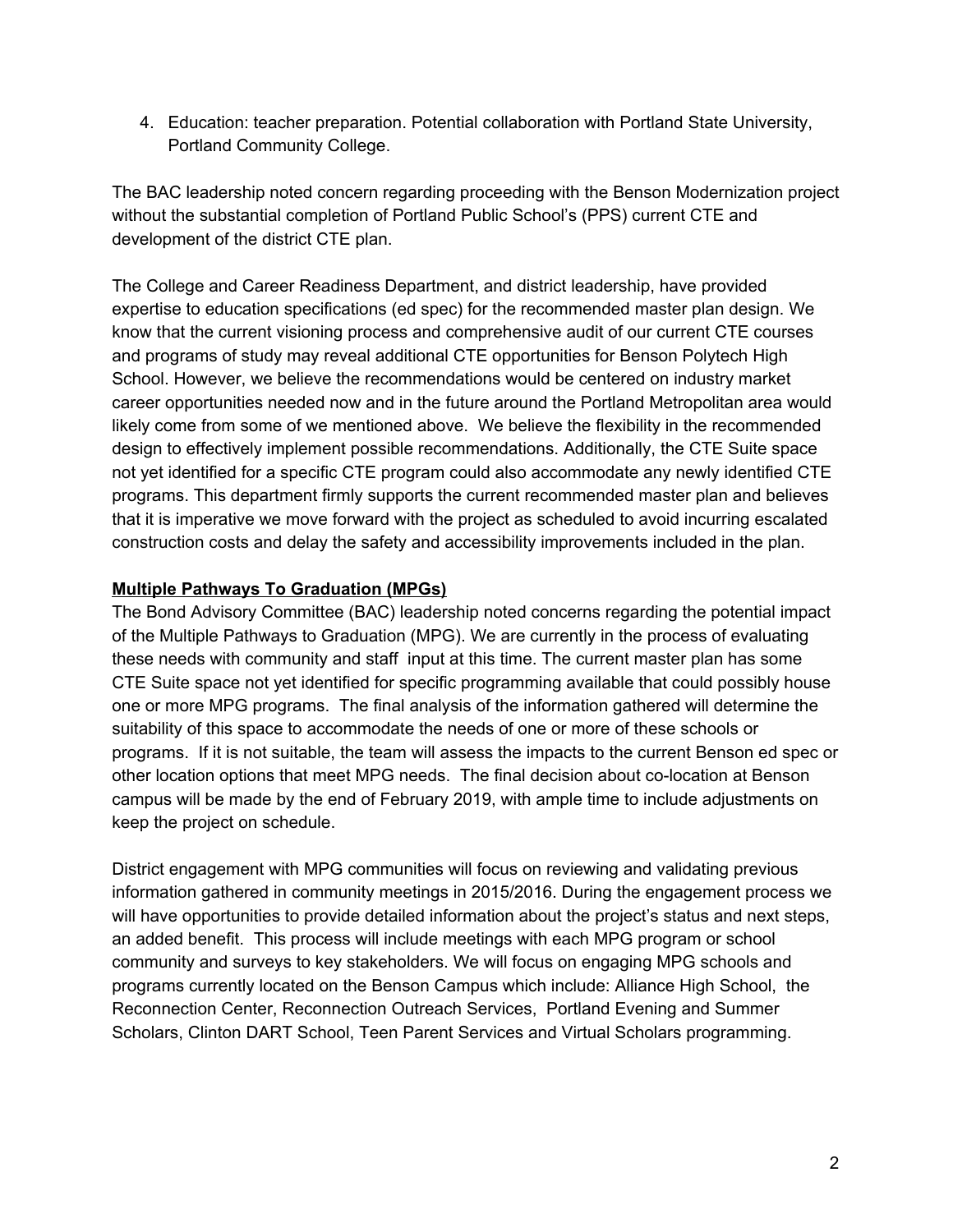#### **What is our plan during construction?**

Once program decisions are confirmed, the Office of School Modernization and Deputy Superintendent of Instructional School Communities will establish a plan, considering all available options for relocating all or some of the Benson campus students during construction. Ensuring MPG programs remain centrally located while also considering opportunities to contain costs by accelerating project timelines by relocating all students will be evaluated.

#### **Enrollment Balancing for Benson and Neighborhood High Schools**

#### **When are enrollment decisions made for the 2019-20 school year?**

Applications for Benson for the 2019-20 school year were accepted during the lottery cycle, November 8-30.

**Who decided the number of slots for each high school for the Benson lottery?** [Board Resolution #4866,](https://drive.google.com/file/d/1SZe87g5n4-7zRRJR7ZiK7Pk5EQgpJdiZ/view?usp=sharing) approved on January 27, 2014, guides the process for the Benson lottery:

The lottery logic for all focus option programs is explained in this [lottery logic document](https://www.pps.net/cms/lib/OR01913224/Centricity/domain/182/transfer/19-20%20transfer/Lottery_Logic_19_20.pdf) posted on the PPS website that states the process for the Benson lottery based on the Board Resolution.

In order to create a student body that is broadly reflective of the district at large, Benson students will be selected based on weighted lottery number, sibling status and forecast school, or the school a student is expected to attend if he or she is not approved elsewhere. The maximum number from each forecast school will be determined based on the overall applicant pool. If possible, fewer than 50 students will be selected from each forecast school.

Below is the chart taken from the lottery logic that shows the lottery order at Benson. Note that students in the Jefferson dual assignment boundary, choose their high school dual assignment first and then apply to Benson. So a student in the Jefferson/Grant boundary who chooses Grant will come out of the Grant as the forecast school.

| Lottery round order for Benson Polytechnic High School                                                                                                                                                                 |                 |       |         |                |                  |               |                                                                 |
|------------------------------------------------------------------------------------------------------------------------------------------------------------------------------------------------------------------------|-----------------|-------|---------|----------------|------------------|---------------|-----------------------------------------------------------------|
| Applicants are divided into eight categories, based on their forecast high school. Slots are distributed as<br>equally as possible across the categories. Each applicant category is processed in the following order: |                 |       |         |                |                  |               |                                                                 |
| <b>Cleveland</b>                                                                                                                                                                                                       | <b>Franklin</b> | Grant | Lincoln | <b>Madison</b> | <b>Roosevelt</b> | <b>Wilson</b> | <b>Choice</b><br>schools:<br>Jefferson,<br><b>MLC, Trillium</b> |
| 1. Co-enrolled siblings. Applies to first choices ONLY.                                                                                                                                                                |                 |       |         |                |                  |               |                                                                 |
| 2. Remaining applicants.                                                                                                                                                                                               |                 |       |         |                |                  |               |                                                                 |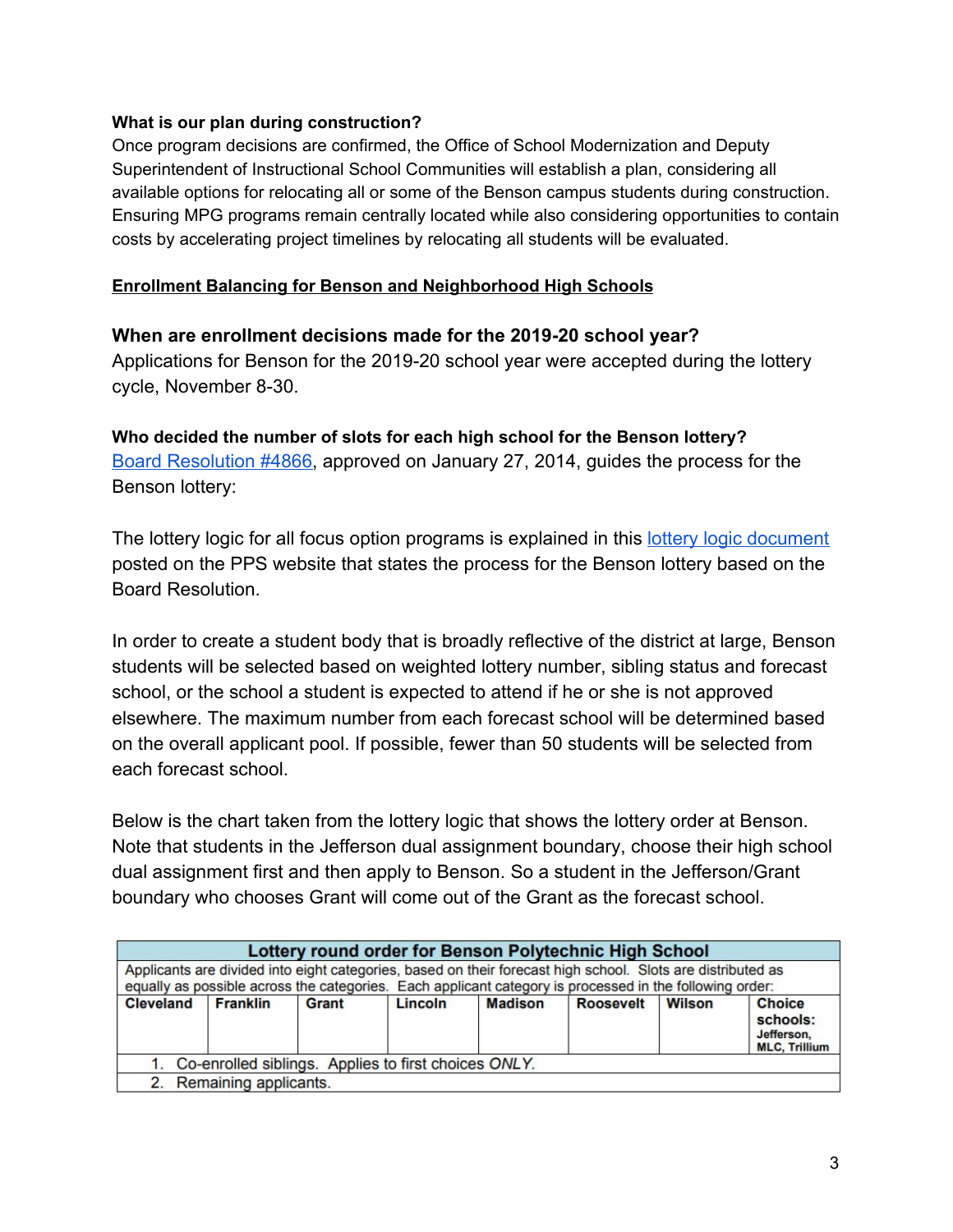Any change to this practice for the 2020-21 school year, will be initiated by the boundary review process that the district is undertaking.

### **How do we fill the slots that schools like Lincoln HS don't use?**

Slots not filled by students in the Lincoln boundary are evenly distributed amongst the remaining forecast high schools that still have applicants.

## **Who decided the total number of slots for the Benson lottery? What has been the process in the past years?**

On December 31, 2015, Superintendent Carole Smith in the linked [memorandum](https://drive.google.com/file/d/15n7lxGGZd9NbyqjZ2R1mKWr2wEYYLX1E/view?usp=sharing) recommended increasing freshman slots at Benson for the 2016-17 school year to 300 (up from 275 for the 2015-16 school year). This recommendation included increasing the number of freshman slots to 365 for the 2017-18 school year.

On January 27, 2017, Assistant Superintendent Antonio Lopez in the linked [memorandum](https://drive.google.com/file/d/1ZDe9BBK_yyvQuAImKa2ZqjR4w4kt9S01/view?usp=sharing) delayed increasing the number of freshman slots and recommended that available slots for the 2018-19 school year remain at 300.

## **What will be our process of 2019-2020?**

For 2019-2020, the District has implemented and communicated to parents that there will be 300 slots for 9th graders and 20 slots for 10th graders in the lottery at Benson. To change the impact on enrollment at some of our high schools, we could implement and change our policy of putting a firm limit on the number of students from each high school boundary. Changing this now for this year's lottery would require communications out to 8th graders who applied. It would have a disproportionate impact on students of color and would decrease the number of freshman that would be entering Benson. Doing so now would potentially have unintended consequences as we have not had a chance to thoroughly understanding the impact of this policy change.

#### **What will be our process for 2020-2021?**

District staff will work with the boundary review process that will begin this spring to better understand how we can both ensure that all students, particularly historically underserved students, have the opportunity to attend Benson and that we minimize the impact Benson enrollment has on our under-enrolled high schools.

## **Benson Cost Model**

BAC leadership expressed a desire to review the Benson cost estimate in more detail and validate or challenge the model assumptions. The district agrees with this suggestion, and are arranging for a BAC subcommittee meeting in early January, when OSM will provide full cost estimate details and make both the design team (including architects and engineers) and the project professional construction cost estimator available to the BAC for discussion. We are confident this approach will provide the information necessary for the BAC to have a high level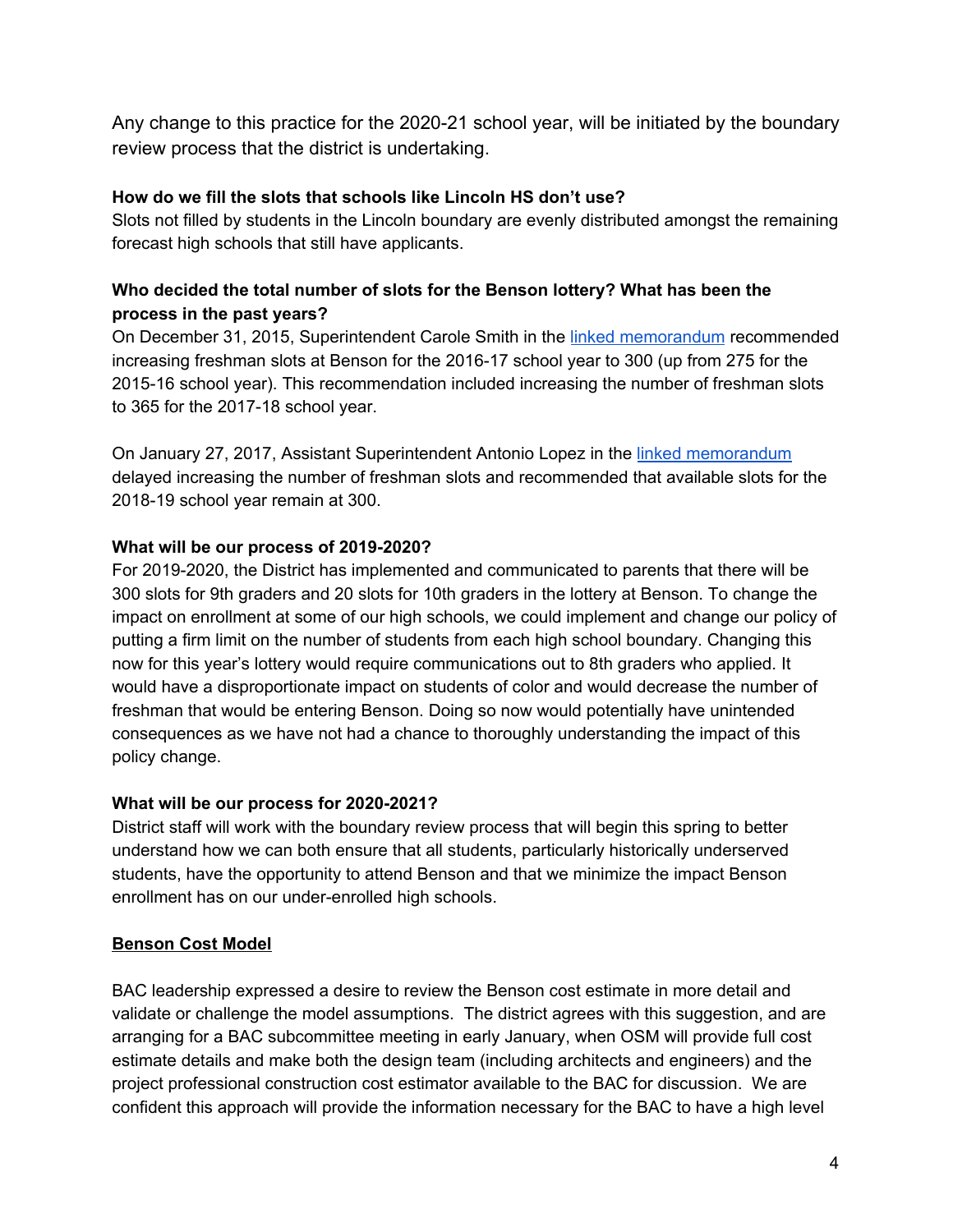of confidence in the cost model and assumptions. The BAC has been supportive of the cost estimating methods on other projects and OSM has been very responsive to BAC recommendations for improvement.

It is worth noting the cost estimating process and format for the Benson Modernization has been consistent with the other projects during this master planning effort. A breakout of the professional construction cost estimate is provided in the Benson master plan report that includes detail of the cost of the project by individual building division (demolition, vertical structure, plumbing, etc.) along with markup assumption percentages and total dollar values. The master plan report also includes detail of the additional cost items outside the construction costs (temporary facilities, contingency, etc.), and sum total. We anticipate the discussion with the BAC will focus on additional levels of detail and Office of School Modernization strategies for managing risk.

Consistent with all projects, the Benson cost estimate is based on the best available cost data at the time.The largest percentage of the cost is in the construction cost estimate based on an estimate by a professional construction cost estimator. This is reviewed by the project team and undergoes robust cost evaluation and value engineering processes that includes detailed review by architects, engineers, cost estimators and contractors. Additional assessment including comparison professional cost estimates, proscriptive value engineering processes facilitated by certified value engineering consulting firms and comparison contractor design reviews inform the project designs and estimates. In October 2018 OSM presented the BAC with a memo outlining the processes for project cost evaluation and value engineering. The BAC expressed support for identified processes, which OSM then presented to the board in November 2018. We have a written memo that outlines the cost [evaluation](https://drive.google.com/file/d/19XPTW7J7DZGxDTrdZpe3x2dPyXu3_QxH/view?usp=sharing) and VE processes in more detail.

It is also worth noting, of the four modernization projects currently in design: Benson, Madison, Lincoln and Kellogg, each team has a different professional construction cost estimator and a different primary design team architect. Coupled with the two construction manager/general contractors that are on the teams, collectively the four project teams have extensive experience in K12 renovations and new construction in Portland, the metro area and the greater northwest. These teams also include specific PPS staff team members in addition to the estimator, contractor and architecture firm experience. Members from the design teams from Roosevelt, Franklin, Grant and Faubion are a part of all the current teams and they also have experience in virtually all surrounding districts and all nearby bond programs including Beaverton, North Clackamas, Tigard, Barlow, Sandy, as well as Seattle and more. It is valuable to understand the designs, estimates and value engineering options developed for the 2017 projects are very much informed by current, northwest regional and and recent relevant K-12 projects.

BAC leadership also requested additional project cost comparison data, and we're working on this. In July 2018 OSM provided the BAC with a matrix that compared PPS projects to some completed high school projects where data was able to be collected. The data includes many assumptions, and is not a complete accurate "apples to apples" comparison, but the data